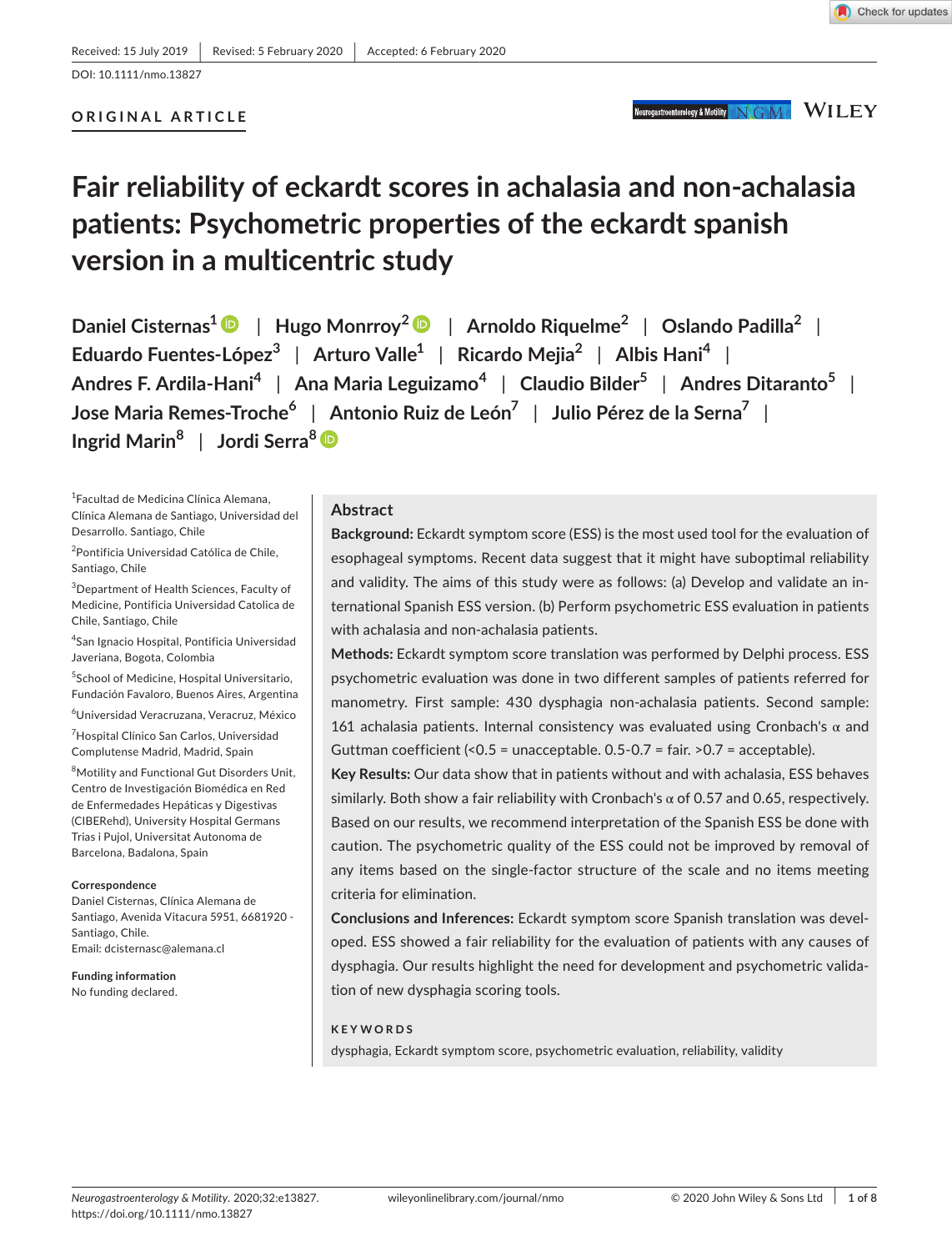# **1** | **INTRODUCTION**

Achalasia is one of the most studied causes of dysphagia, with a prevalence of 10 in 100 000 worldwide.<sup>1</sup> Therapeutic options include Heller myotomy, pneumatic dilation (PD), and peroral endoscopic myotomy (POEM). All these options are effective but are invasive and could result in secondary effects. $2-4$  A therapeutic decision is basically taken when symptoms burden justifies the procedure-related risks. Accordingly, scoring patient's symptoms is crucial. Achalasia´s predominant symptoms are dysphagia and regurgitation. Fisichella et al tested a sample of untreated achalasia patients and reported that dysphagia was present in 94%, regurgitation in 76%, heartburn in 52%, chest pain in 41%, and weight loss in 35% of patients.<sup>5</sup> Remarkably, all these symptoms are non-specific for achalasia.

In 1992, Eckardt et al published a prospective study of predictors of a good response to PD in 54 achalasia patients. To define clinical response, they designed a score that evaluated the frequency or severity of dysphagia, regurgitation, chest pain, and weight loss. There is no description of the criteria used to define which symptoms were included and how they were graded.<sup>6</sup> This score has been subsequently referred to as Eckardt symptom score (ESS). It is the most used score in achalasia studies, including its use as response criterion for different treatments, $7-10$  in the evaluation of a novel manometric<sup>11</sup> and FLIP-derived<sup>12</sup> variables and as response predictor.<sup>13</sup>

High-resolution manometry is now considered the gold standard for diagnosing esophageal motility disorders.<sup>14</sup> The Chicago v3.0 classification<sup>15</sup> (CC3.0) provides a standardized and hierarchical approach to the analysis and categorization of abnormalities that has led to a significant increase in our knowledge of motility disorders, especially the recognition that a defining feature of major esophageal motility disorders is obstructive physiology, either at the gastro-esophageal junction, in the distal esophagus, or both.<sup>16</sup>

Recently, it has become a standard that the adequate use of a certain patient-related outcome (PRO) requires an evaluation of its validity and reliability.<sup>17,18</sup> Validity refers to the extent to which a PRO measures what it purports to measure. Reliability refers to the extent to which it provides stable and consistent results.<sup>18</sup> ESS was described long before these recommendations, and it was not until 2018 that the first ESS psychometric evaluation was published.<sup>19</sup> In that study, Taft et al evaluated ESS in 107 achalasia patients. They showed only a fair reliability (with both Cronbach  $\alpha$  and Guttmann statistic below 0.7) and validity (with Pearson's correlation r between 0.15 and 0.41 for physiological variables and between 0.43 and 0.78 for other PROs).

The FDA suggests that the attributes of a certain PRO score (like its reliability and validity) cannot be assumed to be relevant in all the populations in which the instrument is used.<sup>17</sup> In the case of populations from other regions of the world, it recommends the translation and cultural adaptations of the instruments.<sup>20</sup> To our knowledge, no formal ESS Spanish translation/cultural adaptation has been published. On the other hand, FDA recommendations also apply to ESS use in different disease populations. Taft´s study evaluated ESS only in achalasia patients. Nevertheless, it has been used as a generic score for symptomatic burden evaluation in different esophageal

#### **Key Points**

- The Spanish translation of the Eckardt's Symptom Score (ESS) was developed.
- ESS showed fair reliability for the evaluation of patients with any cause of dysphagia.
- Development and psychometric validation of new dysphagia scoring tools is needed.

conditions, including ineffective esophageal motility (IEM), $^{21}$  esophagogastric junction outflow obstruction (EGJOO), $^{22}$  and different spastic/hyper-contractile disorders.23-25

Thus, the aims of this study are as follows: (a). Perform a formal translation/cultural adaptation of ESS to Spanish, intended to be widely used in Spanish-speaking populations. (b). Perform a formal psychometric evaluation of ESS in achalasia patients from Spain and Latin America. (c). Perform a formal psychometric evaluation of ESS in non-achalasia patients complaining of dysphagia from Spain and Latin America.

# **2** | **MATERIALS AND METHODS**

#### **2.1** | **Eckardt symptom score translation**

An initial Spanish ESS translation was performed by one Englishspeaker researcher (DC). Gastroenterologists and surgeons working in the field of esophageal disorders were recruited from different countries in Latin America and Spain. They participated in a Delphi process,  $26-28$  evaluating every phrase of this translation in terms of: (a) Its congruency with the original English ESS version. (b) Its comprehensibility in wide populations in their own country. Agreement with the translation of every phrase was evaluated using a 5-point Likert scale ( $0 =$  Complete disagreement.  $1 =$  Disagreement.  $2 =$  Neither agree nor disagree. 3 = Agreement. 4 = Complete agreement). The translation was approved when 80% of responses had a score ≥3. Researchers were asked to comment/propose changes in the translation for every phase that they score 2 or less. Using these comments, a revision of the translation was done. New Delphi process was performed until all phrases were approved. The final Spanish ESS version was used to develop a reverse translation (Spanish into English) by an independent professional translator (PC). Both original ESS and reverse translation English versions were compared for each participant to be sure that the meaning of each item was maintained.

### **2.2** | **Sample size**

Using the STATA software v16 (StataCorp LLC), considering an alpha of 0.05, a power of 80% and an expected mean difference of 0.45 points for a two-sample paired-means test as in the study by Taft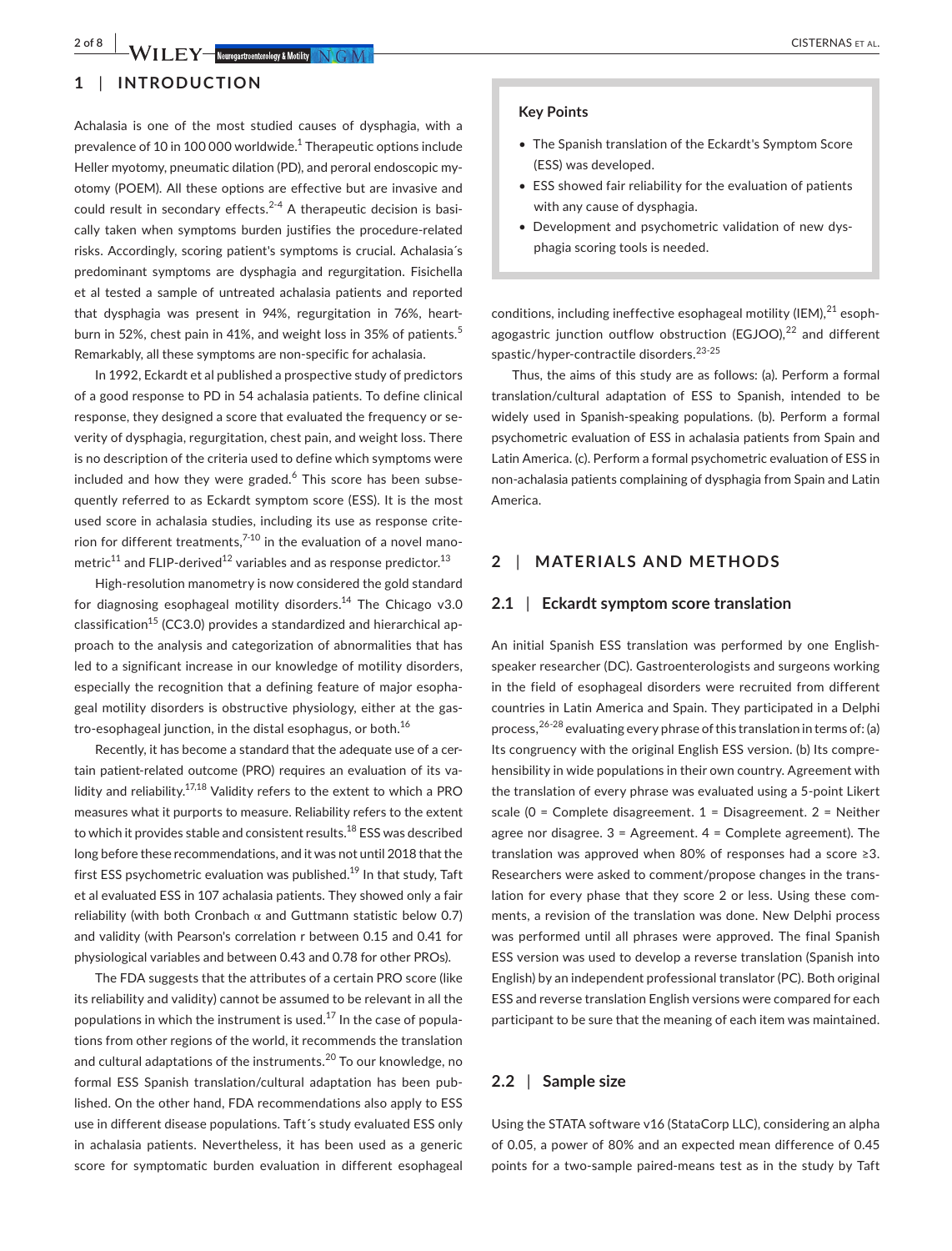| <b>Score Score</b> | Weight loss (Kg)<br>Pérdida de peso<br>(Kg) | Dysphagia Dificultad para tragar<br>(dificultad en el paso de la comida) | Retrosternal pain Dolor en el<br>pecho (retroesternal) | Regurgitation Sensación que la comida<br>regresa hacia la boca (regurgita) |
|--------------------|---------------------------------------------|--------------------------------------------------------------------------|--------------------------------------------------------|----------------------------------------------------------------------------|
| $\Omega$           | None                                        | None                                                                     | None                                                   | None                                                                       |
| $\mathcal{O}$      | Nada                                        | Nunca                                                                    | <b>Nunca</b>                                           | <b>Nunca</b>                                                               |
|                    | $<$ 5 $Kg$                                  | Occasional                                                               | Occasional                                             | Occasional                                                                 |
| $\mathbf{1}$       | $<$ 5 $Kg$                                  | <i><u><b>Ocasionalmente</b></u></i>                                      | <i><u><b>Ocasionalmente</b></u></i>                    | <i><u><b>Ocasionalmente</b></u></i>                                        |
| $\mathcal{P}$      | 5-10 Kg                                     | Daily                                                                    | Daily                                                  | Daily                                                                      |
| 2                  | $5-10$ Kg                                   | <b>Diariamente</b>                                                       | <b>Diariamente</b>                                     | <b>Diariamente</b>                                                         |
| 3                  | >10 Kg                                      | Each meal                                                                | Each meal                                              | Each meal                                                                  |
| 3                  | $>10$ Kg                                    | En cada comida                                                           | En cada comida                                         | En cada comida                                                             |

*Note:* Final Spanish version. Each cell shows original English version (plain) and final Spanish version (italic).

et al<sup>29</sup> (obtained by weight loss item), it was estimated that 41 people should be recruited. Furthermore, as ESS consists of four items, a minimum of 80 (item x 20) patients was required for reliability analysis.<sup>30</sup> Kaiser-Meyer-Olkin (KMO) was used to determine the appropriateness of sample size for the exploratory factor analysis. Finally, a power test based on Bonett's proposal was applied for determining sampling adequacy for reliability analysis (Cronbach's alpha).

### **2.3** | **Patient selection**

Patients were prospectively recruited among adults derived for a high-resolution esophageal manometry (HRM) due to dysphagia. Participant centers were as follows: Clínica Alemana de Santiago (Chile-CAS), Hospital Clínico de la Pontificia Universidad Católica de Chile (Chile-UC), Hospital San Ignacio-Pontificia Universidad Javeriana de Bogotá (Colombia), Fundación Favaloro (Argentina), Universidad Veracruzana (México), Hospital Clínico San Carlos (Spain-Madrid), and Hospital Universitari Germans Trias i Pujol-Badalona (Spain-Badalona). Recruitment occurred in two periods: between May-July 2016 and September 2018-December 2019. All the study forms were filled by patients in front of a participant researcher. Participant´s registered information included gender, age, ESS evaluated immediately prior to the HRM, HRM variables (integrated relaxation period (IRP) and distal contractile integral (DCI) and final diagnosis). All studies were analyzed using ManoView ESO 3.0 analysis software (Medtronic. Minneapolis, MN, USA). HRM diagnosis was assigned according to CC3.0. Patients with incomplete clinical information or previous esophagogastric procedures were excluded from the analysis.

Analysis was performed separately for achalasia and non-achalasia diagnosis. A subgroup of achalasia patients from Clínica Alemana and Pontificia Universidad Católica had a second manometric and clinical evaluation after POEM treatment. This subgroup was used to describe ESS response to treatment.

#### **2.4** | **Statistical analysis**

Continuous variables are represented as the mean ± standard deviation. The Shapiro-Wilk test showed that ESS score did not follow a normal distribution ( $P \le 0.001$ ). Using the D'Agostino et al<sup>31</sup> test corrected by Royston,<sup>32</sup> it was determined that the distribution is asymmetric (*P* < .001). Therefore, non-parametric tests were applied to compare the ESS scores and to estimate the correlations between them. The Wilcoxon signed-rank test was used to evaluate changes in variables pre- and post-treatment and Mann-Whitney test to compare unmatched samples. Internal consistency was evaluated using Cronbach's  $\alpha$  and split-half Guttman coefficient (for both scores, cutoffs were as follows: <0.5 = unacceptable.  $0.5$ - $0.7$  = fair. >0.7 = acceptable).<sup>33</sup> Inter-item, item-total ESS, and ESS manometric variables correlations were determined using Spearman's rho. Principal component factor analysis (PCFA) with varimax rotation was used to perform a factor analysis of the correlation matrix. For determination of factors number, we used scree plots and Kaiser's criterion of eigenvalue > 1.0.<sup>34,35</sup> For determination of the convenience of deleting an item, we used the following criteria: (a) Item-total ESS correlation *r* < .3. (b) After deletion of the item, Cronbach´s *α* > .7. A *P* < .05 was considered significant.

The determination coefficient (*R<sup>2</sup> )* was estimated through a confirmatory factor analysis, quantifying the variable's percentage of variance, explained by the factor identified in the exploratory factor analysis. The correlation matrix used when executing the principal component factor analysis (PCFA) and confirmatory factorial analysis was constructed on the basis of polychoric correlations. Additionally, weighted least squares mean and variance adjusted method (WLSMV) was applied for estimating the confirmatory analysis, as it is appropriate when modeling ordinal data.

The statistical analysis was performed by STATA V.16 software (StataCorp LP) and MPLUS V.7.3 (StatModel).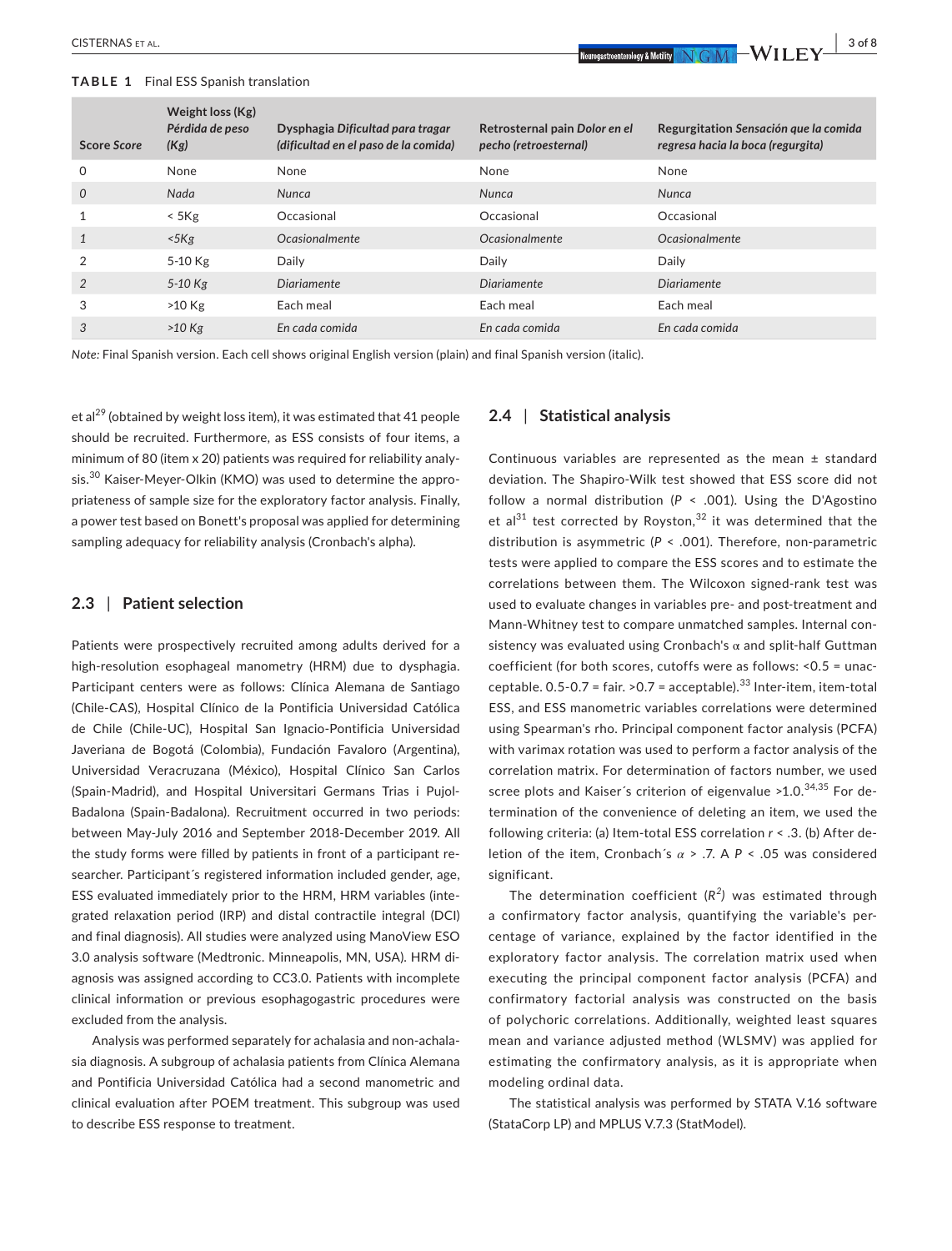**4 of 8 • WILEY Reunonstruentendow & Motifity IN GMT** 

#### **3.1** | **Eckardt symptom score translation**

Thirteen translators (eight gastroenterologist experts in esophageal diseases, one psychometrist, one advanced endoscopist, one general gastroenterologist, and two digestive surgeons) (29-61 years old) were recruited from six countries (Chile five, Argentina two, Spain two, Colombia two, Mexico one, and Ecuador one). The first round of the Delphi process occurred in April 2014 and consisted of nine sentences (four describing symptoms and five evaluating frequency/severity). 8/9 sentences met the criterion for acceptance. A second round took place in May 2014 and the revised sentence got acceptance. A reverse translation was independently performed. It was considered to have an excellent agreement with the original English version. Table 1 shows the final ESS Spanish version.

After its use in a total of 591 individuals (430 non-achalasia and 161 achalasia patients) from all the participant center's countries, no patient had any difficulty understanding and filling this final Spanish ESS version. All the forms were correctly and fully filled.

# **3.2** | **Eckardt symptom score psychometric evaluation**

#### **3.2.1** | **Non-achalasia**

Four hundred and thirty patients (61.1% female) were recruited (Chile-CAS 149, Chile-UC 133, Spain-Badalona 70, Colombia 54, Mexico 19, and Spain-Madrid 5). Mean age was  $52 \pm 17$  years old. All individuals suffered from dysphagia, with or without reflux symptoms. According to CC3.0, manometric results were as follows: normal 217 (50.4%), IEM: 145 (33.7%), absent contractility 30 (6.9%), EGJOO: 34 (7.9%), hypertensive peristalsis (Jackhammer's esophagus) 3 (0.6%), and distal esophageal spasm 1 (0.2%). Total ESS had a median of 3 (IQR: 2-5.25). Individual ESS items scored: dysphagia 1 (IQR: 0-2), regurgitation 1 (IQR: 0-2), chest pain 1 (IQR 0-1), weight loss 0 (IQR: 0-1) (Figure 1).

In the evaluation of reliability, ESS showed fair internal consistency, with Cronbach  $\alpha$  = 0.57 and Guttman split-half coefficient (Lambda 2) = 0.58. All items showed a moderate item-total ESS correlation (Table 2). ESS dysphagia explained 61% total ESS variance, whereas ESS regurgitation and ESS chest pain explained less than 20% each (Table 2). The deletion of no item increased the Cronbach´s alpha to a level >0.7 (Table 2). Regarding validity, all inter-item correlations were significant, but very small in magnitude (rho range 0.10- 0.41) (Table 3). There was a significant correlation between each item from the ESS and the BEDQ overall score (rho range 0.34 to 0.76), including a rho = 0.76 between ESS dysphagia and BEDQ total score (Table 3). No significant correlation was found between total or any ESS item and IRP nor DCI.

Using a scree plot and Kaiser´s criterion, PCFA suggested the existence of one factor, which explained only 47% variance of the

overall ESS score. All factor loadings were between 0.4 and 0.5, and the KMO index varied between 0.7 and 0.6 (Table 4). The confirmatory factor analysis showed a maximum *R*<sup>2</sup> of .61 and a minimum of 0.15 for the dysphagia and chest pain items, respectively. This can be interpreted as the 61% and 15% of variance of the dysphagia and chest pain items, respectively, are explained by the underlying factor.

# **3.2.2** | **Achalasia**

#### *Pretreatment*

One hundred and sixty-one patients with achalasia were recruited (50.3% female). Mean age was  $51 \pm 17$  years old. Using CC3.0, 27/161 (16.8%) corresponded to Achalasia I, 117/161 (72.7%) to Achalasia II, and 17/161 (10.5%) to Achalasia III. In all cases, dysphagia was the reason for referral. Each item median ESS was higher than non-achalasia patients: dysphagia 3 (IQR: 2-3) (*P* < .001 vs non-achalasia),regurgitation 2 (IQR: 1-3) (*P* < .001 vs non-achalasia), chest pain 1 (IQR: 0-2) (*P* = .003 vs non-achalasia), weight loss 2 (IQR 0-3) (*P* < .001 vs non-achalasia), and total ESS 7 (IQR: 4-9) (*P* < .001 vs non-achalasia).(Figure 1).

Eckardt symptom score showed a fair reliability, with a Cronbach's  $\alpha$  = 0.65 and Guttman split-half score (Lambda 2) = 0.66. Except for chest pain, all inter-item correlations were moderate, higher when compared to non-achalasia patients (Table 3). There was a significant correlation between each item from the ESS and the BEDQ overall score (rho range 0.35-0.51), and a rho = 0.63 between ESS total and BEDQ total score. The deletion of no item increased Cronbach´s alpha to a level >0.7. No significant correlation was found between total or any ESS item and IRP.

Using a scree plot and Kaiser´s criterion, PCFA suggested the existence of one factor, which explained 55% variance of the overall ESS score. All factor loadings were over 0.7 except for the chest pain item with a loading of 0.5. The KMO index varied between 0.7 and 0.6 (Table 4). The confirmatory factor analysis showed a maximum  $R^2$  of 0.58 and a minimum of 0.14 for the weight loss and chest pain items, respectively. This can be interpreted as the 58% and 14% of variance of the weight loss and chest pain items, respectively, are explained by the underlying factor.

#### *Postsurgical assessment*

In 68/161 cases, post-treatment ESS was also available. All of them were treated with POEM and reevaluated after a mean of 4.3 months (range 2-11 months). Total and all individual ESS items showed a significant reduction after treatment (Table 5). There was a significant reduction in IRP (27.1 ± 12.6 vs 9.9 ± 4.1 mm Hg.; *P* < .001) and basal LES pressure (37.8 ± 15.1 vs 16.7 ± 8.0 mm Hg.; *P* < .001). No significant correlation could be found between any individual nor total ESS and delta IRP.

# **4** | **DISCUSSION**

In the present study, we present a Spanish ESS version which was produced after a careful translation process in a wide spectrum of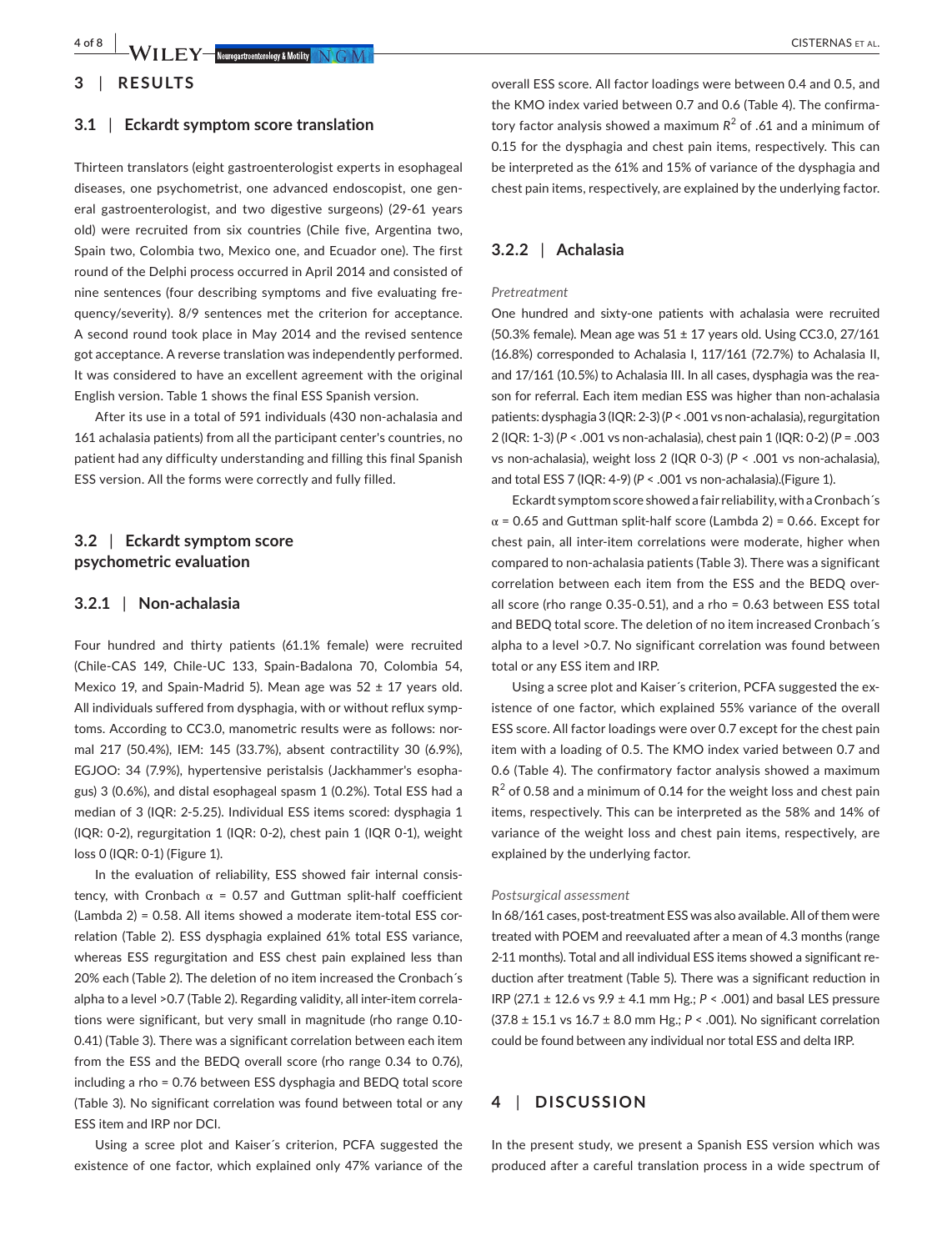

**TABLE 2** Item statistics in different patients' samples

|                                                      | Corrected<br>item-total<br><b>Eckardt</b><br>symptom<br>score (ESS)<br>correlation | Square<br>multiple<br>correlation<br>$(R^2)$ | Alfa<br>Cronbach if<br>item deleted |  |
|------------------------------------------------------|------------------------------------------------------------------------------------|----------------------------------------------|-------------------------------------|--|
| Non-achalasia (n = 430). Alfa Cronbach 0.57          |                                                                                    |                                              |                                     |  |
| ESS dysphagia                                        | 0.74                                                                               | .61                                          | 0.48                                |  |
| <b>ESS</b> regurgitation                             | 0.60                                                                               | .16                                          | 0.41                                |  |
| ESS chest pain                                       | 0.55                                                                               | .15                                          | 0.56                                |  |
| <b>ESS</b> weight loss                               | 0.65                                                                               | .39                                          | 0.53                                |  |
| Achalasia pretreatment (n = 161). Alfa Cronbach 0.65 |                                                                                    |                                              |                                     |  |
| ESS dysphagia                                        | 0.70                                                                               | .57                                          | 0.56                                |  |
| <b>ESS</b> regurgitation                             | 0.77                                                                               | .42                                          | 0.53                                |  |
| ESS chest pain                                       | 0.54                                                                               | .14                                          | 0.68                                |  |
| <b>ESS</b> weight loss                               | 0.77                                                                               | .58                                          | 0.53                                |  |

Spanish-speaking countries in Latin America and Spain. This reduces the potential effect of subtle local variations in the Spanish use, making this ESS version widely usable.

Our data show that ESS behaves similarly in patients without and with achalasia, with a fair reliability (Cronbach`s  $\alpha$  of 0.57 and 0.65, respectively). These results are remarkably similar to Taft's study, $^{19}$ suggesting that this suboptimal reliability is expected to occur in widely different populations. It could be hypothesized that this is a score inherent characteristic and is less influenced by translation or cultural differences. It implies that in clinical practice and research, ESS results should be interpreted with caution. For example, with a reliability of 0.57, there is 0.68 error variance (random error) in the scores (0.57 x 0.57 = 0.32; 1.00-0.32 = 0.68).<sup>36</sup> Our data also suggest that the ESS reliability cannot be improved by deleting specific items. However, it must be said that the score is able to detect clinical changes after treatment in the subgroup of achalasia, although in none of the subgroups analyzed there was a relationship with manometric variables.

Regarding the factors that explain the suboptimal reliability of the score, it can be inferred that one of them is the low number of items, which is evident when remembering Cronbach's  $\alpha$  equation calculation formula.<sup>37</sup> Nevertheless, this small number of items makes ESS very easy to be widely applicable. Also inferred from the formula, the slightly better performance in achalasia can be explained by a better inter-item correlation in this scenario. ESS was designed specifically for achalasia, and the symptoms evaluated are typically present in this condition, which is not always the case in non-achalasia. This can be specifically important in case of normal HRM studies. It should also be noted that a moderate correlation with BEDQ was observed, especially in the dysphagia item.

Dysphagia is the most frequent achalasia symptom<sup>5</sup> and the main determinant of symptom severity and treatment response. Nevertheless, ESS only evaluates its frequency, not its severity and it makes no difference regarding different food consistencies. Adaptive behaviors and food impaction events are also not included. Regurgitation is also a frequent achalasia complain, but it is widely non-specific. This could be relevant as an achalasia patient can have a post-treatment ESS = 3 only due to gastro-esophageal reflux disease (GERD), which is a frequent treatment complication.<sup>38,39</sup> Weight loss is referred by a minority of achalasia patients.<sup>5</sup> Its criterion validity can be questioned, as it shows a very low correlation with other items in our and Taft 's studies.<sup>29</sup> Patel et al could not find any difference in any other ESS symptoms when comparing achalasia patients with and without weight loss.<sup>40</sup> On the other hand, only 1/68 of our patients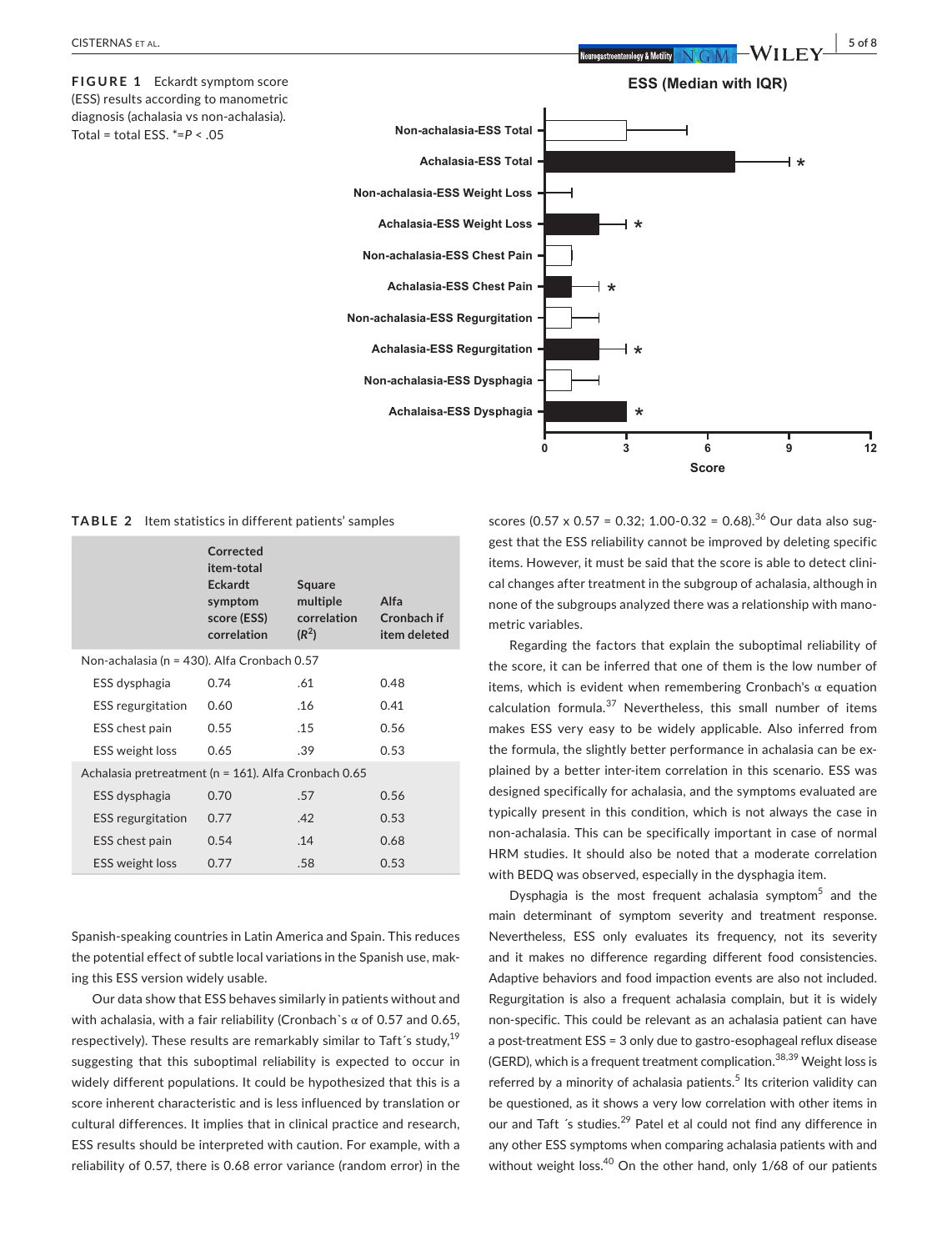**TABLE 3** Inter-item correlations of Eckardt symptom score (ESS) score and the Brief Esophageal Dysphagia Questionnaire (BEDQ)

|                                  | ESS dysphagia | <b>ESS regurgitation</b> | <b>ESS chest pain</b> | <b>ESS weight loss</b> | <b>BEDQ total score</b> |
|----------------------------------|---------------|--------------------------|-----------------------|------------------------|-------------------------|
| Non-achalasia (n = 430)          |               |                          |                       |                        |                         |
| ESS dysphagia                    | 1.0           |                          |                       |                        |                         |
| <b>ESS</b> regurgitation         | $0.20*$       | 1.0                      |                       |                        |                         |
| ESS chest pain                   | $0.26*$       | $0.18*$                  | 1.0                   |                        |                         |
| ESS weight loss                  | $0.41*$       | $0.22*$                  | $0.10*$               | 1.0                    |                         |
| <b>BEDQ</b> total score          | $0.76***$     | $0.34***$                | $0.35***$             | $0.50**$               | 1.0                     |
| Achalasia pretreatment (n = 161) |               |                          |                       |                        |                         |
| ESS dysphagia                    | 1.0           |                          |                       |                        |                         |
| <b>ESS</b> regurgitation         | $0.37*$       | 1.0                      |                       |                        |                         |
| ESS chest pain                   | $0.35*$       | $0.16*$                  | 1.0                   |                        |                         |
| ESS weight loss                  | $0.37*$       | $0.54*$                  | 0.16                  | 1.0                    |                         |
| <b>BDEQ</b> total score          | $0.51***$     | $0.51***$                | $0.35*$               | $0.40**$               | 1.0                     |

\*=*P* < .05.

 $*^* = P < .001$ .

|                                                         | <b>Factor loading</b> | Kaiser-Meyer-Olkin (KMO) | $R^2$ |
|---------------------------------------------------------|-----------------------|--------------------------|-------|
| Non-achalasia (n = 430). Cronbach's alpha 0.57          |                       |                          |       |
| ESS dysphagia                                           | 0.58                  | 0.6                      | .61   |
| <b>ESS</b> regurgitation                                | 0.45                  | 0.7                      | .16   |
| ESS chest pain                                          | 0.42                  | 0.6                      | .15   |
| <b>ESS</b> weight loss                                  | 0.54                  | 0.6                      | .39   |
| % variance                                              | 47                    |                          |       |
| Achalasia pretreatment (n = 161). Cronbach's alpha 0.65 |                       |                          |       |
| ESS dysphagia                                           | 0.80                  | 0.7                      | .57   |
| <b>ESS</b> regurgitation                                | 0.80                  | 0.7                      | .42   |
| ESS chest pain                                          | 0.54                  | 0.6                      | .14   |
| ESS weight loss                                         | 0.79                  | 0.7                      | .58   |
| % variance                                              | 55                    |                          |       |

**TABLE 4** Summary of principal component factor analysis (component matrix) and reliability for ESS in different patient samples

| Variable                 | <b>Pretreatment median</b><br>$(p25-p75)$ | Post-treatment median<br>$(p25-p75)$ | P value |
|--------------------------|-------------------------------------------|--------------------------------------|---------|
| <b>ESS</b> total score   | $7.5(6-19)$                               | $1(0-2)$                             | < 0.001 |
| ESS dysphagia            | $2(1-3)$                                  | $0(0-0)$                             | < 0.01  |
| <b>ESS</b> regurgitation | $3(2-3)$                                  | $O (O-1)$                            | < 0.01  |
| ESS chest pain           | $1(1-2)$                                  | $O (O-1)$                            | < 0.01  |
| <b>ESS</b> weight loss   | $2(1-3)$                                  | $0(0-0)$                             | 5.001   |

**TABLE 5** Change in ESS pre- and posttreatment in achalasia patients (n = 68)

*Note:* Median pre- and post-treatment ESS items in achalasia. P25: percentile 25. P75 = percentile 75.

showed some weight loss while 67/68 gained weight after treatment. This last phenomenon could not be detected using ESS. Nevertheless, ESS weight loss did not meet our criteria for elimination convenience.

Using manometric and fluoroscopic variables, no good correlation between ESS and objective criteria of esophageal dysfunction has been previously demonstrated. Krieger-Grubel et al found no difference in impedance nor timed barium swallow parameters

when comparing achalasia patients with ESS > or <3 after treatment.<sup>41</sup> Carlson et al<sup>42</sup> found no difference in responder rate (defined as ESS < 3) when comparing patients with complete vs incomplete bolus transit after treatment. This lack of correlation between bolus perception/dysphagia and objective measurements has also been shown using other ways of sensation evaluation (like Likert scale) in healthy and symptomatic individuals.<sup>43-46</sup> This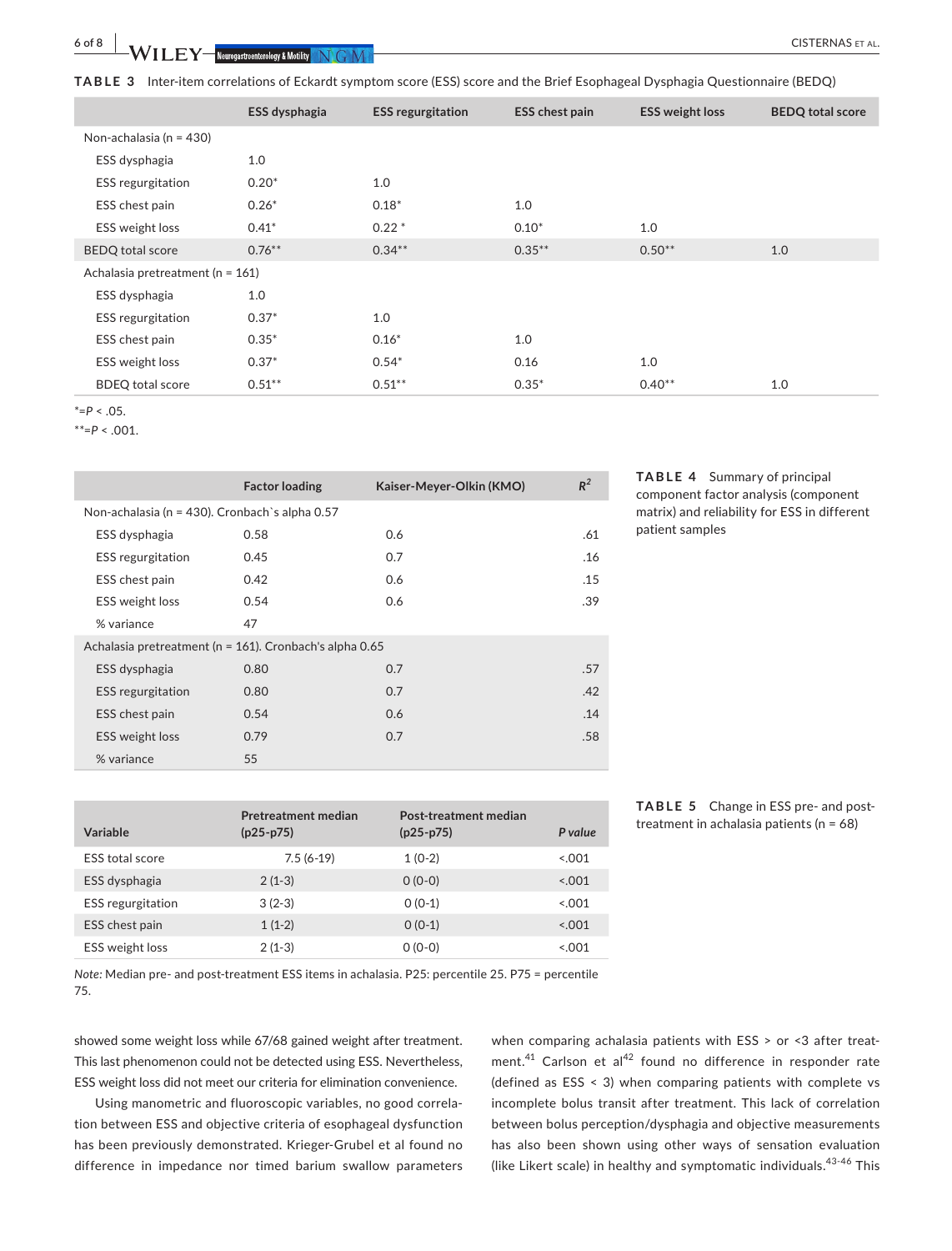highlights the fact that dysphagia is a complex phenomenon that goes far beyond our current methods to evaluate esophageal function. Nevertheless, ESS has only shown moderate correlation with other esophageal symptoms scores, with correlation coefficients around  $0.5^{29,41}$  So, it is still possible to better explain dysphagia in terms of objective measurements, using other tools to evaluate symptoms. In 2005, Urbach et al described a disease-specific dysphagia score (Measure of Achalasia Disease Severity, MADS).<sup>47</sup> It is considered to have robust measurement properties,<sup>48</sup> as it shows significant reliability (Cronbach's  $\alpha$  = 0.83) and good datato-model fit. Nevertheless, it has hardly been used in the literature. More recently, Taft et al described the Brief Esophageal Dysphagia Questionnaire (BEDQ). It is a 10-item generic dysphagia score that showed very good reliability and construct validity.<sup>49</sup> Interestingly, BEDQ showed significant correlations with some manometric variables in Taft´s and ESS dysphagia item in our study. Future studies should specifically address if these new scores help us to better study esophageal dysfunction.

Latin America is a multicultural society that inherited its language from Spain. Although there are variations in multiple terms, the core is highly preserved for common diseases, as well as basic descriptive concepts such as those used in the EES.<sup>50</sup> The major variations are identified in popular constructs of syndromes that despite sharing proper folk names, the variety of symptoms and popular explanations can be very wide.<sup>51</sup> To overcome these difficulties, clinicians from each center participated in the process of constructing the Spanish version of the EES considering these various inter-cultural variations. Despite this effort, part of the results may be due to potential problems in linguistic and cultural factors.

Our study has some weakness: We had only a few manometric variables and no radiological studies or other symptoms scores to correlate with ESS, so we could not evaluate in depth construct validity. Measurements were not repeated to evaluate temporal stability. Nevertheless, we have enough number of patients from different areas of the Spanish-speaking spectrum to evaluate ESS reliability.

In conclusion, we have developed and validated a Spanish ESS version, suitable to wide use in different regions of the world using Spanish as the native language. In our population, ESS showed fair reliability for the evaluation of patients with any causes of dysphagia. Our results highlight the need for development and psychometric validation of new dysphagia scoring tools.

#### **ACKNOWLEDGMENTS**

Translation team: Daniel Cisternas, Arnoldo Riquelme, Arturo Valle, Allan Sharp, Fernando Pimentel, Antonio Ruiz de Leon, Jose Remes-Troche, Ramiro Coello, Jordi Serra, Albis Hani, Ana María Leguizamo, Claudio Bilder, Andres Ditranto, and Paula Cisternas (independent professional translator). Administrative assistance: Lorena Olivero and Soledad Quesada.

#### **CONFLICT OF INTERESTS**

No competing interests declared.

#### **AUTHOR CONTRIBUTIONS**

DC contributed to conception and study design, recruitment, data acquisition, analysis and interpretation, manuscript drafting, editing, critical revision, and final approval; HM contributed to study design, recruitment, data acquisition, analysis and interpretation, manuscript drafting, editing, critical revision, and final approval; AR contributed to data analysis and interpretation, manuscript critical revision, and final approval; OP and EFL contributed to data analysis and interpretation, and manuscript final approval; AV and RM contributed to patient recruitment and treatment and manuscript final approval; AH, AAF, AL, CB, AD, JRT, ARL, PJD, IM, and JS contributed to patient recruitment, manuscript critical revision, and final approval; all authors approved the final manuscript version.

# **ORCID**

*Daniel Cistern[as](https://orcid.org/0000-0002-4740-3945)* <https://orcid.org/0000-0003-0909-5192> *Hugo Mon[rroy](https://orcid.org/0000-0003-2120-6270)* <https://orcid.org/0000-0002-4740-3945> *Jordi Serra* **D** <https://orcid.org/0000-0003-2120-6270>

#### **REFERENCES**

- 1. Podas T, Eaden J, Mayberry M, Mayberry J. Achalasia: a critical review of epidemiological studies. *Am J Gastroenterol*. 1998;93(12):2345–2347.
- 2. Lynch KL, Pandolfino JE, Howden CW, Kahrilas PJ. Major complications of pneumatic dilation and Heller myotomy for achalasia: single-center experience and systematic review of the literature. *Am J Gastroenterol*. 2012;107(12):1817–1825.
- 3. Nabi Z, Reddy DN, Ramchandani M. Adverse events during and after per-oral endoscopic myotomy: prevention, diagnosis, and management. *Gastrointest Endosc*. 2018;87(1):4–17.
- 4. Haito-Chavez Y, Inoue H, Beard KW, et al. comprehensive analysis of adverse events associated with per oral endoscopic myotomy in 1826 patients: An International Multicenter Study. *Am J Gastroenterol*. 2017;112(8):1267–1276.
- 5. Fisichella PM, Raz D, Palazzo F, Niponmick I, Patti MG. Clinical, radiological, and manometric profile in 145 patients with untreated achalasia. *World J Surg*. 2008;32(9):1974–1979.
- 6. Eckardt VF, Aignherr C, Bernhard G. Predictors of outcome in patients with achalasia treated by pneumatic dilation. *Gastroenterology*. 1992;103(6):1732–1738.
- 7. Boeckxstaens GE, Annese V, Varannes SBD, et al. Pneumatic dilation versus laparoscopic Heller's myotomy for idiopathic achalasia. *N Engl J Med*. 2011;364(19):1807–1816.
- 8. Akintoye E, Kumar N, Obaitan I, Alayo QA, Thompson CC. Peroral endoscopic myotomy: a meta-analysis. *Endoscopy*. 2016;48(12):1059–1068.
- 9. Marano L, Pallabazzer G, Solito B, et al. Surgery or peroral esophageal myotomy for achalasia: a systematic review and meta-analysis. *Medicine (Baltimore)*. 2016;95(10):e3001.
- 10. Kumagai K, Kjellin A, Tsai JA, et al. Toupet versus Dor as a procedure to prevent reflux after cardiomyotomy for achalasia: results of a randomised clinical trial. *Int J Surg*. 2014;12(7):673–680.
- 11. Carlson DA, Lin Z, Kahrilas PJ, et al. High-resolution impedance manometry metrics of the esophagogastric junction for the assessment of treatment response in achalasia. *Am J Gastroenterol*. 2016;111(12):1702–1710.
- 12. Pandolfino JE, de Ruigh A, Nicodème F, Xiao Y, Boris L, Kahrilas PJ. Distensibility of the esophagogastric junction assessed with the Functional Lumen Imaging Probe (FLIP™) in achalasia patients. *Neurogastroenterol Motil*. 2013;25(6):496–501.